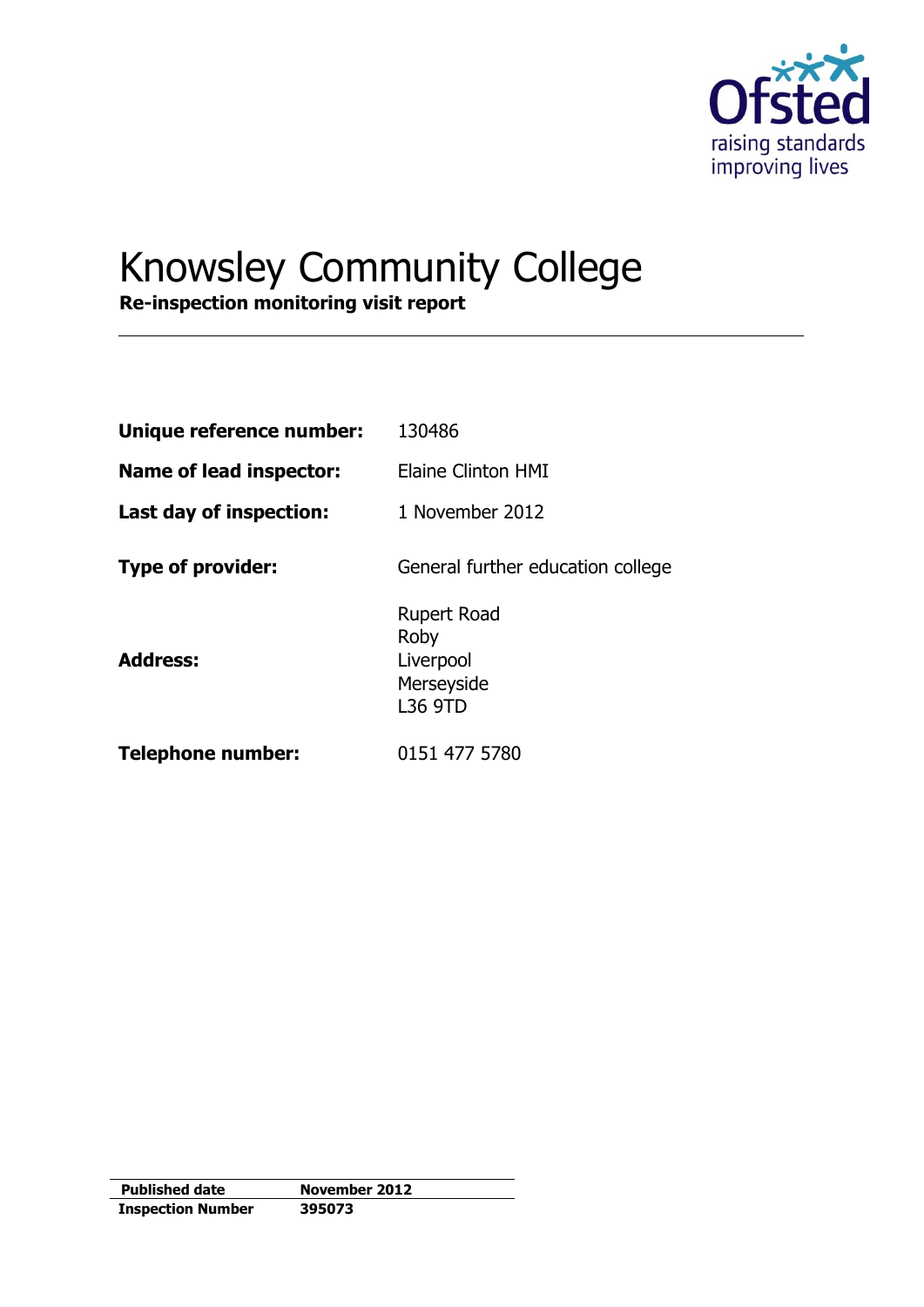# **Re-inspection Monitoring Visit: Main Findings**

# **Context and focus of visit**

Knowsley Community College (KCC) is a medium-sized general further education college. It operates from two sites, in Roby and Kirkby, and also offers courses for adults in the community and on employers' premises. Most students are from a White British heritage, reflecting the local population. Knowsley is one of the most deprived areas in the country and levels of unemployment, particularly among the youth, are higher than regional and national averages.

Ofsted inspectors conducted a monitoring visit in October/November 2012 to explore the progress being made against the recommendations of the last inspection in February 2012. At that inspection capacity to improve and the quality of provision were judged to be satisfactory. Overall effectiveness, leadership and management, and outcomes for learners were judged to be inadequate. Of the curriculum areas inspected, hairdressing and beauty therapy, and visual, performing arts and media were judged to be satisfactory. Literacy and numeracy, and business, administration and law were judged to be inadequate.

This report focuses on the themes explored during the monitoring visit which were areas for improvement at the last inspection.

# **Themes**

### **Self-assessment and improvement planning**

#### **What progress has the college made in making selfassessment and quality assurance more rigorous? Significant Progress**

Since the last inspection, KCC has made significant progress in improving the rigour and accuracy of self-assessment and quality-assurance processes. The Principal and the newly appointed Deputy Principal have instigated a significant number of interventions focused on improving quality assurance throughout the college. Data are now more reliable and readily available and consequently the effectiveness of performance monitoring is much improved. Good use is being made of these improved data by the newly formed performance review group to provide regular reports to the governing body. A wide range of professional development training has been delivered to staff. Staff appraisal and performance management are now more rigorous and target orientated. Consequently the monitoring of performance at all levels has significantly improved.

The revised self-assessment process focuses on course and section-level performance very effectively. The report is shorter, more succinct, rich in judgements and supported by clear and detailed evidence. It includes good use of management information, including individual course performance tables that are graded using strict criteria. KCC now uses a wide range of meetings at subject, area and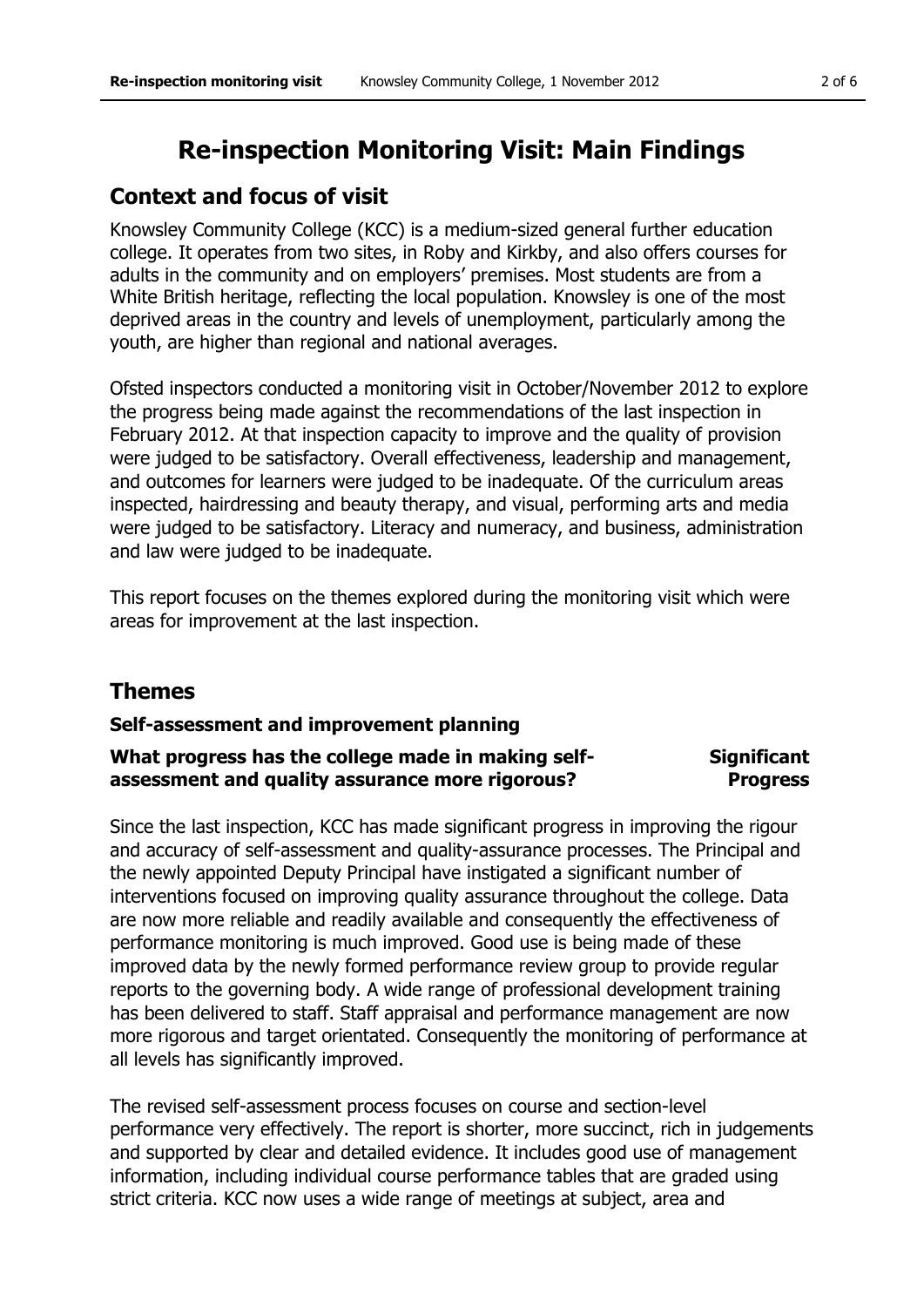organisation level to review quality more rigorously. Managers have very effectively devolved responsibility and accountability for each and every learner to subject level.

## **Outcomes for learners**

#### **How much progress has the college made in improving learners' outcomes since the last inspection? Reasonable progress**

College interim data for 2011/12 indicate that the college has made reasonable progress in improving learners' outcomes since the last inspection. The college's overall headline success rate has increased by 6% points and is comparable to the national average. The overall success rate for all learners taking long qualifications has improved to just below the national average and the overall retention rate has improved by 6% points. Achievement rates have been maintained at 92%. At subject area level, four areas maintained their previous success rates including one which is high at 90%. Eight areas improved their success rates by between 3% points and 26% points. Two areas declined although in one of these, construction, the learning programmes leading to qualifications are being phased out. Value added data for 2012 indicate that learners who complete their AS-level course make significantly better progress than is expected of them.

Revised college procedures for monitoring individual course performance are now more rigorous and include both weekly and monthly review meetings. Staff have an improved understanding of management information and have easier access to the information to support them in reviewing their own provision. Better use of targets focuses attention on the impact of early leavers on success rates. Information on individual learner support needs is shared systematically to ensure support is delivered earlier.

# **Quality of teaching, learning and assessment**

**What progress has the college made to improve the quality of teaching and learning through setting higher standards for teaching and learning, simplifying the arrangements for observing lessons and providing training to ensure all lessons challenge learners to make good progress?** 

**Significant progress** 

The need for more lessons to be of the highest quality, to improve the pace and quality of lessons, and improve the use of information and learning technology (ILT) were all identified as key areas for improvement in the last inspection report. Since then, extensive training and frequent team meetings have resulted in a significant culture change where all teachers are ambitious to be outstanding, where poor teaching is not tolerated and the sharing of best practice is a continuous process. Morale is good and teachers are passionate about their teaching.

As a result of the significant training and support, internal teaching and learning observations now identify an increase in good or better lessons, along with a realistic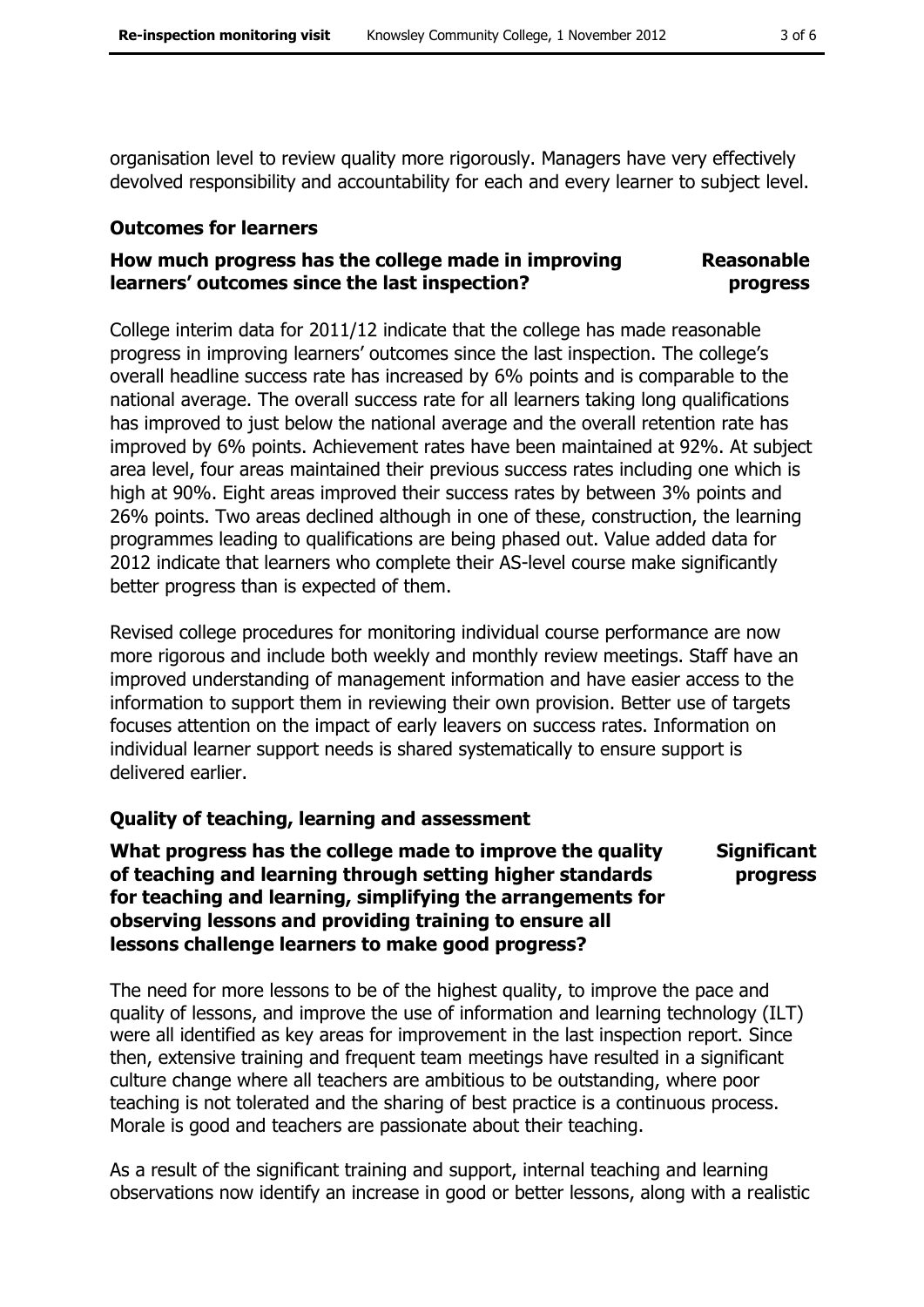assessment that around 3% of lessons are inadequate. The most recent observation records show that teachers are using a much wider range of learning activities and making better use of initial assessment and ILT in teaching, learning and assessment. Assessment practice is now more consistent and generally learners are being provided with more useful feedback that helps them improve. Workplace learners are benefiting from more useful and regular reviews that clearly focus on achieving their qualification in the planned time.

The college now encourages curriculum teams to discuss successful teaching and learning approaches at weekly team meetings. Professional development sessions have focused on activities to challenge more able learners, effective starter activities and identifying the features of outstanding teaching and learning. Clear procedures are in place to provide support for teachers whose lessons are judged to be satisfactory. Both support and performance management are in place for those whose lessons are graded as inadequate or requiring improvement. College records show that most staff have responded positively to the support and have improved their practice. Where this is not the case, the college has acted appropriately.

### **Leadership and management**

#### **What progress has the college made in utilising available support and the sharing of best practice to improve the quality of provision? Reasonable progress**

The college has made good use of a Skills Funding Agency case study group to monitor its progress and effectiveness in implementing the post-inspection action plan. Monthly meetings provide the Principal and Deputy Principal with good support, challenge and feedback. Detailed progress reports focus appropriately on teaching, learning and the quality of the curriculum, and make good use of management information to report, monitor and improve outcomes for learners.

The college has implemented a weekly meetings structure to support improvement in teaching and learning. Staff teams are now working very effectively together to share ideas and improve practice. They have confidence to discuss issues and challenges with colleagues. Close links with outstanding providers are providing staff with support and training in key areas. These have been beneficial in sharing practices to improve the rigour of self-assessment, and the quality of teaching and learning. Staff report that this learning has helped them to improve specific classroom activities such as the use of questioning during lessons to monitor progress and ensure engagement in learning. The most recent records of lesson observations and learning walks, as well as the observations carried out during the monitoring visit, support this assertion.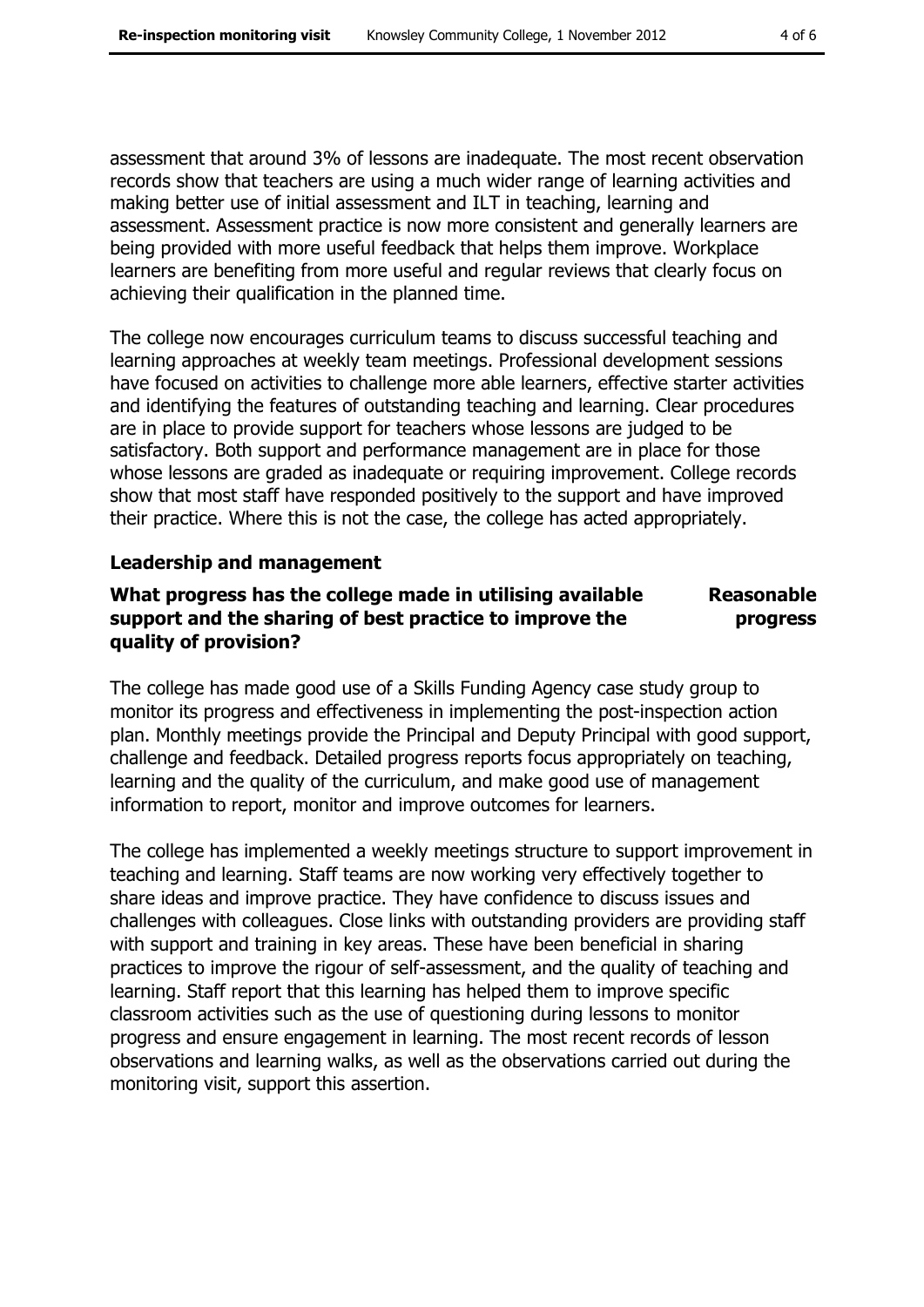#### **What progress has the college made in improving provision in literacy and numeracy? Reasonable Progress**

Since the last inspection, managers have implemented many actions to improve the quality of this provision which was judged to be inadequate at the last inspection. Central to this has been the careful monitoring of learners' progress and regular observations of teaching and learning. As a result, overall success rates increased significantly in 2011/12 and were just in line with the national rate. Although retention improved in 2011/12 it remains just below the national rate.

Teaching is improving in this area and lessons now more effectively develop learners' confidence and independence in functional mathematics and problem solving. In a few lessons, opportunities are missed to contextualise functional skills to make learning more relevant to students. The teaching of learners undertaking functional skills now takes place in discrete curriculum groups within vocational areas and is fully supported by functional skills champions. Initial assessment of learners' literacy and numeracy skills takes place earlier in the academic year, is more thorough and is ensuring that learners are placed at the correct level. College evidence indicates that those learners identified as needing support are receiving this more promptly than in previous years.

#### **How much progress has the college made in improving the quality of business, administration and law? Reasonable progress**

An energised staff team is rectifying the weaknesses identified at the last inspection which judged provision in business, administration and law to be inadequate. Actions are sharply focused on improving the quality of teaching and learning and raising success rates. Success rates on most courses have improved and were significantly above the national rate in 2011/12, although pockets of poor performance remain at intermediate and advanced level. The college has identified the reasons for this poor performance and has clear processes in place to address them.

Managers have invested considerable resources to improve the standard of teaching and learning. They monitor students' attendance and punctuality rates rigorously and these are improving. Staff are now much more aware of targets and are making more effective use of management information to ensure the success of the learner. Communication within the department has greatly improved and coordination between the two college sites has similarly improved. Staff have continued to improve links with employers to enhance the curriculum and provide an increased range of work placements.